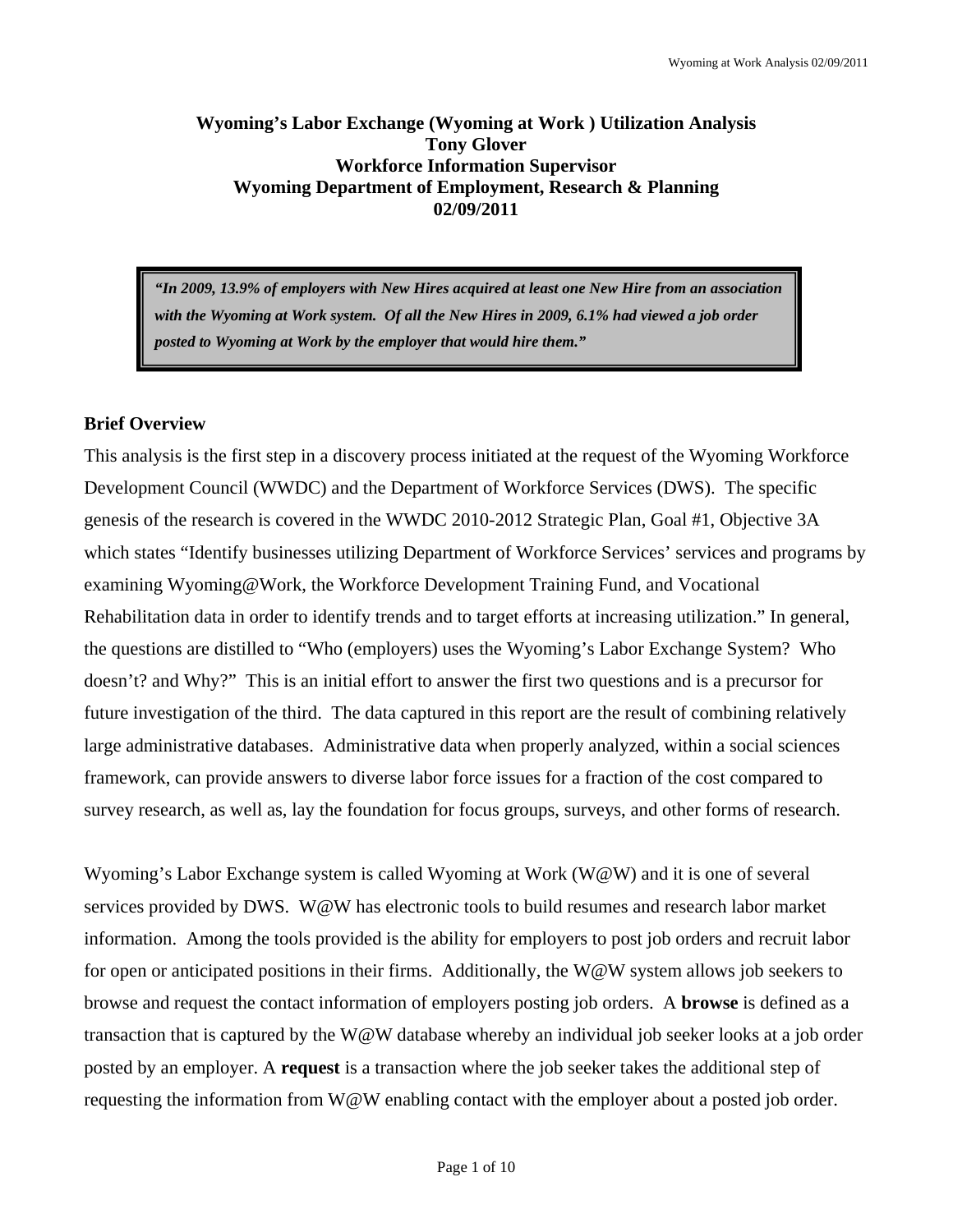For this analysis we adopted a broad perspective which can later be narrowed. The research is liberal in identifying the scope of exposure that individuals gain from the W@W system in that it counts all job order browses and requests as equal for contact exposure by a job seeker with an employer. Additionally, we do not restrict the browse/request to a limited temporal relationship with the employer. If an individual browsed/requested a job order posted by an employer three years prior to being hired by the employer they are counted as a New Hire that had an exposure to the employer through W@W. The browse/request activity of individuals is restricted to the time period of 2007 to 2009 due to database limitations of W@W.

DWS FY 2009 Annual Report for the period July 1, 2008 to June 30<sup>th</sup>, 2009 states that in FY 2009 there were 5,796 individuals successfully placed in employment out of 21,452 referrals (27.0%) to employers. In contrast to the Referral Rate published in the DWS Annual Report the current work presents a Market Penetration Rate and it is important to keep in mind how the data generated for this report differs from the data reported in the DWS Annual Report. Calculations based on the Unemployment Insurance (UI) Wage Records (WR) database during the same time period (2008q3 to 2009q2) indicate that there were a total of 190,162 New Hires in Wyoming's labor market during the same time period. A **New Hire** is an individual that has not worked for the employer measured by the UI account number previously (at least not in the last 18 years). Therefore, a Market Penetration Rate using placements as the numerator and total New Hires as the denominator generates a penetration rate of 3.1% or 5,796 placements out of the 190,162 New Hires during FY.

Again, our analysis is limited to the time period from 2007 to present for the data captured from  $W@W$ . This is due to the consistency of the data available from a Labor Exchange System that has undergone numerous revisions. We also restrict our analysis to total New Hires captured by analyzing the WR database. Our interest lies in the initial individual/employer interaction and the possible relationship between W@W exposure and hiring (other factors are involved with re-hiring such as human capitol established during a period of prior work, knowing who to contact, etc.). A brief outline of the methodology follows. A more detailed description of the process is available upon request.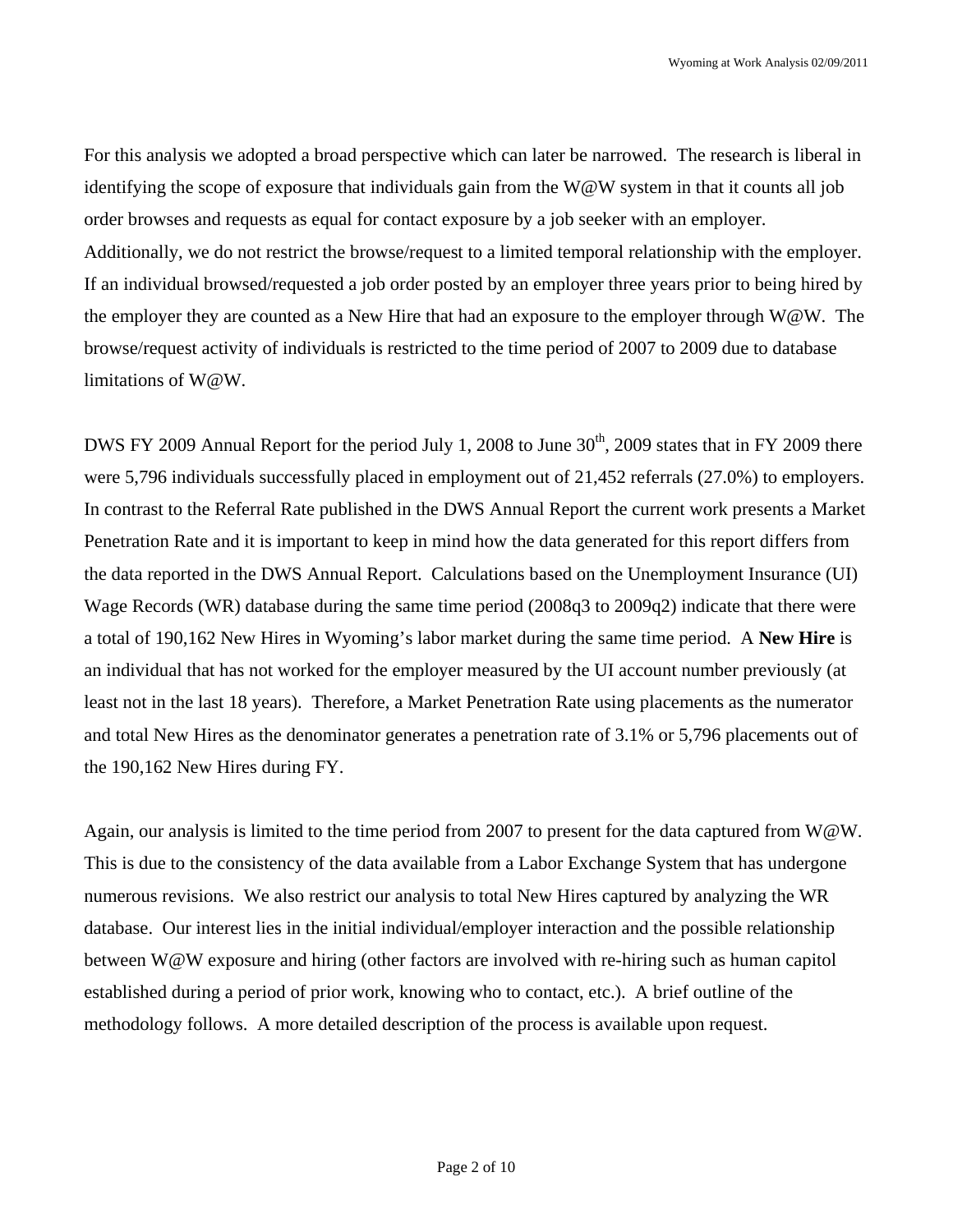# **Methodology Brief**

Wyoming at Work data was extracted to create a table of an individual's (SSN basis) first browse/request with an employer (UI Account basis) in the W@W database. The first browse/request is the first date on which the individual browsed or requested information about a job order posted by the employer. The final table was created by extracting data from the W@W database for three data elements of importance to this analysis: SSN, UI Account, and First Contact date.

The second database used for this analysis is WYDOE/R&P's, UI Wage Records (WR) which captures SSN, Wages, Year, and Quarter by UI account number for approximately 95% of employment in Wyoming. The only data extracted from WR for this analysis was the individual's (SSN), a UI account, and the individual's first appearance on the pay roll (year and Quarter) of the UI account. In other words only records where the individuals were New Hires were used to define the universe or context for the analysis of W@W market penetration.

The last database used was WYDOE/R&P's Quarterly Census of Employment and Wages (QCEW). The QCEW contains summary data about employers and includes descriptive data such as the UI account number, industry, ownership, and location of employers' offices.

The data were linked (see Figure 1) to create a single table that contained an SSN, UI Account, Year, Quarter, Wages and a field that designated whether the individual had ever browsed/requested a job order posted by the employer. We also added data from the QCEW as to the Industry and Firm Size (number of jobs) of the employer.

**Figure 1: Linked Administrative Database Example** 

| DWS's<br>DOE/R&P's<br>DOE/R&P's<br>Wyoming at Work<br><b>QCEW</b><br>Wage Records                | <b>Time</b> |                   |  |  |  |  |  |  |  |  |
|--------------------------------------------------------------------------------------------------|-------------|-------------------|--|--|--|--|--|--|--|--|
|                                                                                                  |             |                   |  |  |  |  |  |  |  |  |
| <b>UI</b> Account<br>Employer<br><b>UI</b> Account<br>Employer<br>Employer                       |             | <b>UI</b> Account |  |  |  |  |  |  |  |  |
| <b>SSN New</b><br>Worker<br>Worker<br><b>NAICS</b><br>SSN browse<br>Industry<br>Hire<br>/request |             |                   |  |  |  |  |  |  |  |  |
| Firm Size                                                                                        |             | # Employees       |  |  |  |  |  |  |  |  |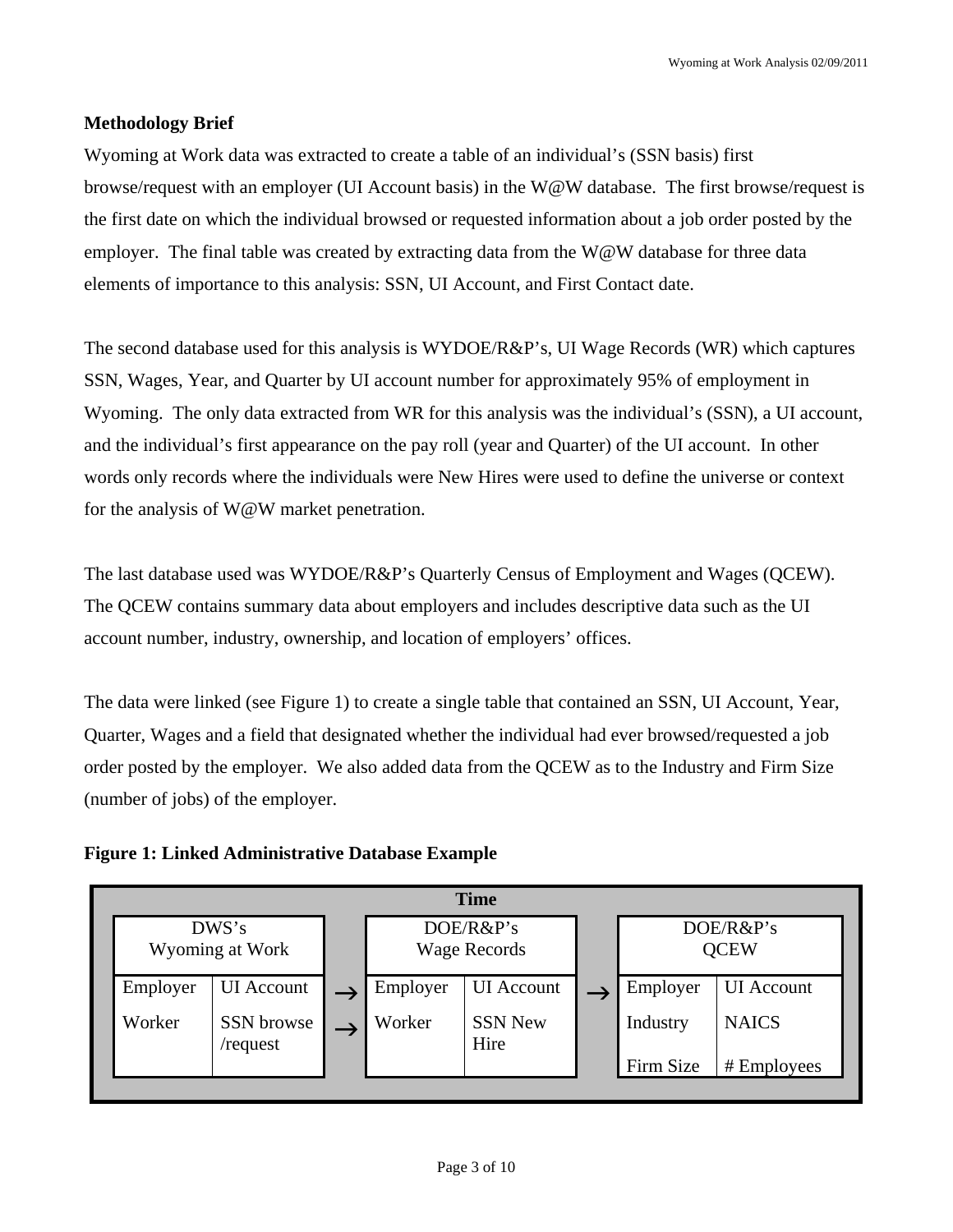#### **Analysis**

After considerable analysis to determine how best to present the data to address the questions posed by the WWDC and DWS the results are shown in Tables 1 to 3 and Figures 2 to 5.

Table 1 describes the exposure of New Hires to the W@W system for two calendar years: 2007 and 2009. The two time periods were select to demonstrate differences in usage between a rapidly expanding economy in 2007, and the contracting economy of 2009. Additional operational definitions are as follows;

- **1) UI Match** The employer record from W@W was matched to an employer with a UI tax account number.
- **2) Hiring** The employer had at least one New Hire during the year based on WR regardless of whether or not the job seeker used W@W.
- **3) Recruiting** The employer had active job orders during the time period or hired at least one person that made initial contact through the W@W system.
- **4) Ratio of Hires W@W to all New Hires** 
	- a. **"Unknown Hires/Recruiting"** are employers which had job orders posted but R&P could not match the employer to a UI Account. Many of these appeared to be the first and last name of an individual posting a job order. Others could be new or startup employers w/o UI accounts or employers listing jobs from bordering states.
	- b. **"No Hires/Not Recruiting"** are employers that had no job orders posted and had no New Hires during the year (retained for completeness).
	- c. **"No Hires/Recruiting"** are employers that have job orders posted on W@W but do not hire any New Hires during the time period in WR.
	- d. **"0.0% Hired through W@W"** when combined with Recruiting = No refers to employers that had New Hires but did not post any job orders during the time period.
	- e. **"0.0% Hired through W@W"** when combined with Recruiting = Yes are employers that had New Hires and posted job orders but none of the New Hires came from a W@W contact.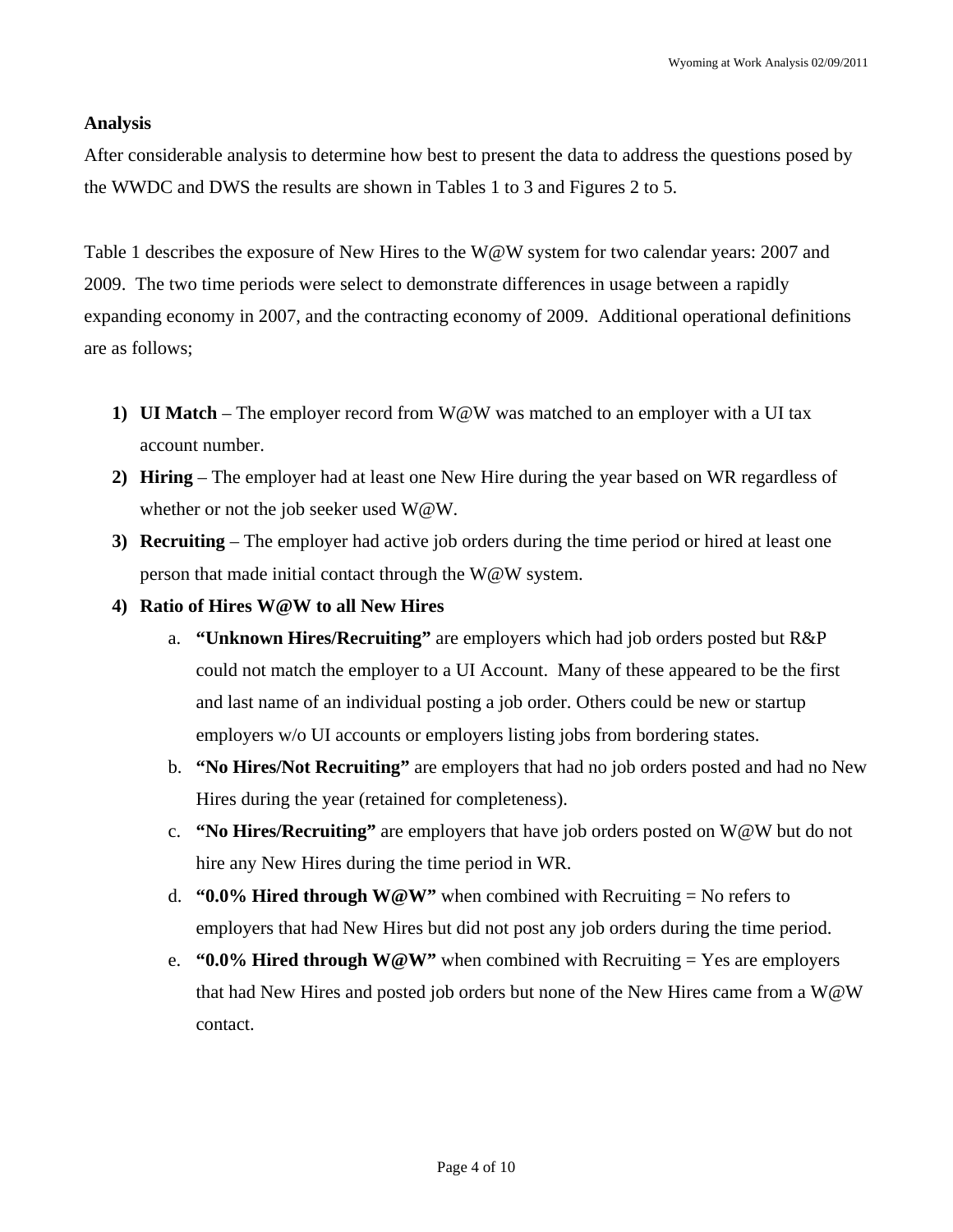- f. **"0.1% to 49.9% Hired through W@W"** are employers hiring less than 50% of their New Hires through  $W@W$ . An employer that had 100 New Hires and with 1 New Hire that had browsed a job order for the employer would be allocated to this category.
- g. **"50.0% Plus Hired through W@W"** are employers hiring 50 percent or more of their New Hires through W@W. For example an employer with 100 New Hires and 50 or more of the job seekers had browsed a job order on W@W with the same employer.
- **5) Employers** The number of UI Accounts.
- **6) Total New Hires** The number of New Hires.
- **7) Total New Hires with W@W** The number of New Hires that were hired that had browsed/requested a job order posted by the employer.
- **8) Total New Hires without W@W** The number of New Hires that were hired and did not browse/request a job order.
- **9) Browsers Not Hired** unique browsers that did not result in a hire in WR.
- **10) Job Orders Active** Total number of job orders open during the time period.
- **11) Positions Posted Active** The total number of positions within job orders posted to the Labor Exchange System. One job order could list multiple positions.

Focusing on the second panel of Table 1 for 2009 we show that even during a year with dramatic net employment loss, and increasing unemployment, there is a tremendous amount of hiring activity. There were 150,684 New Hires in 2009, of these 9,243 job seekers (6.1%) had browsed a job order on the W@W system and the remaining 141,441 (93.9%) were not associated with Wyoming's Labor Exchange system (see Figure 2). There were an additional 515,587 browse/requests that were not associated with a job placement.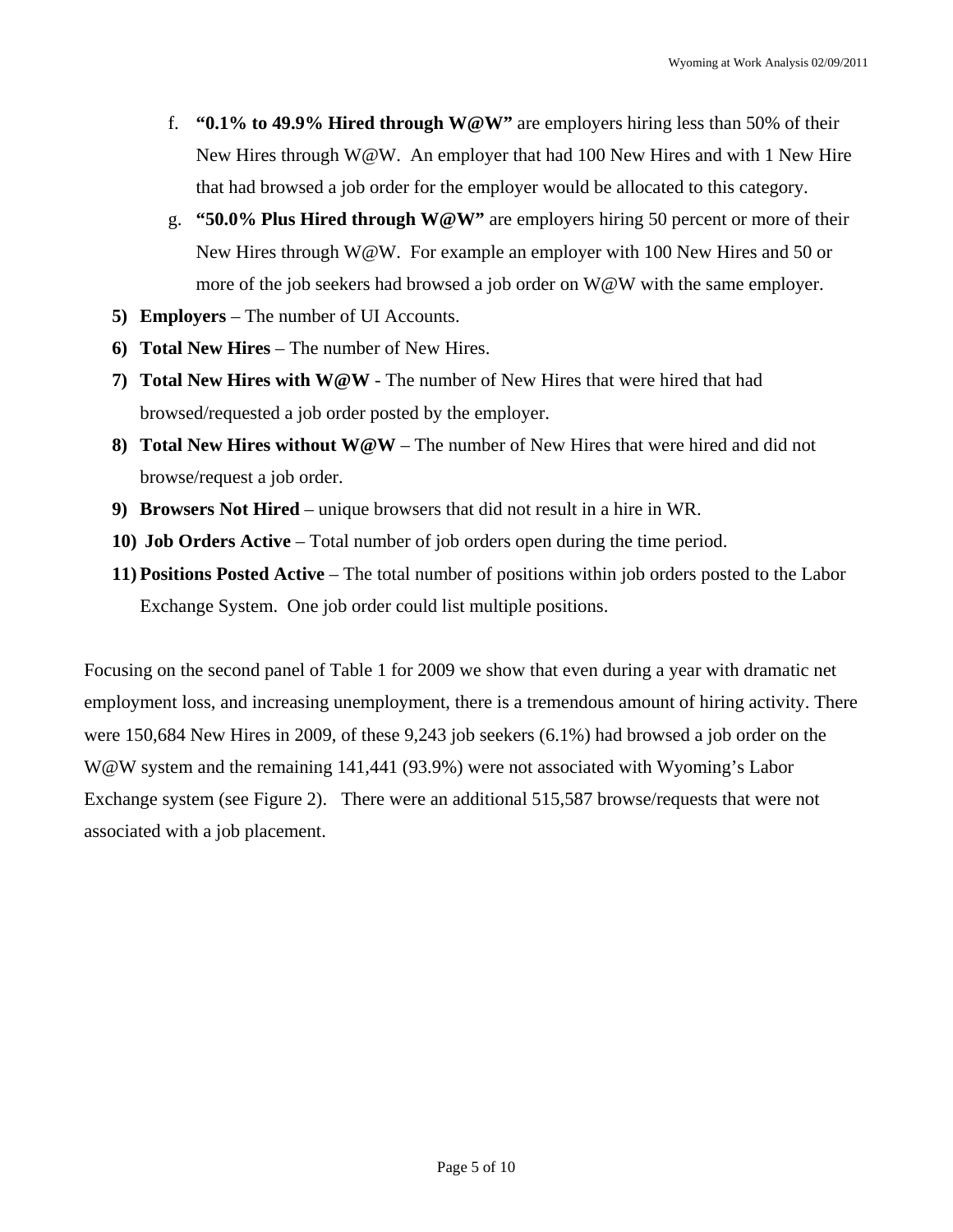



Assessing the second panel of Table 1 for 2009 we can also determine the extent to which employers are using the W@W system. We know that 1,966 or 13.9 percent of all employers with at least one New Hire (14,189) were recruiting, hiring, and acquired at least one employee associated with contact with W@W (see Figure 3).



**Figure 3: Percent of Employers in 2009 with at least 1 New Hire from W@W.** 

The data presented to point gives a good idea of the overall utilization pattern of Wyoming's Labor Exchange system. In Tables 2 and 3 we begin to answer the questions related to "Who uses W@W?" and "Who doesn't?" R&P incorporated data from the QCEW related to the industry to which the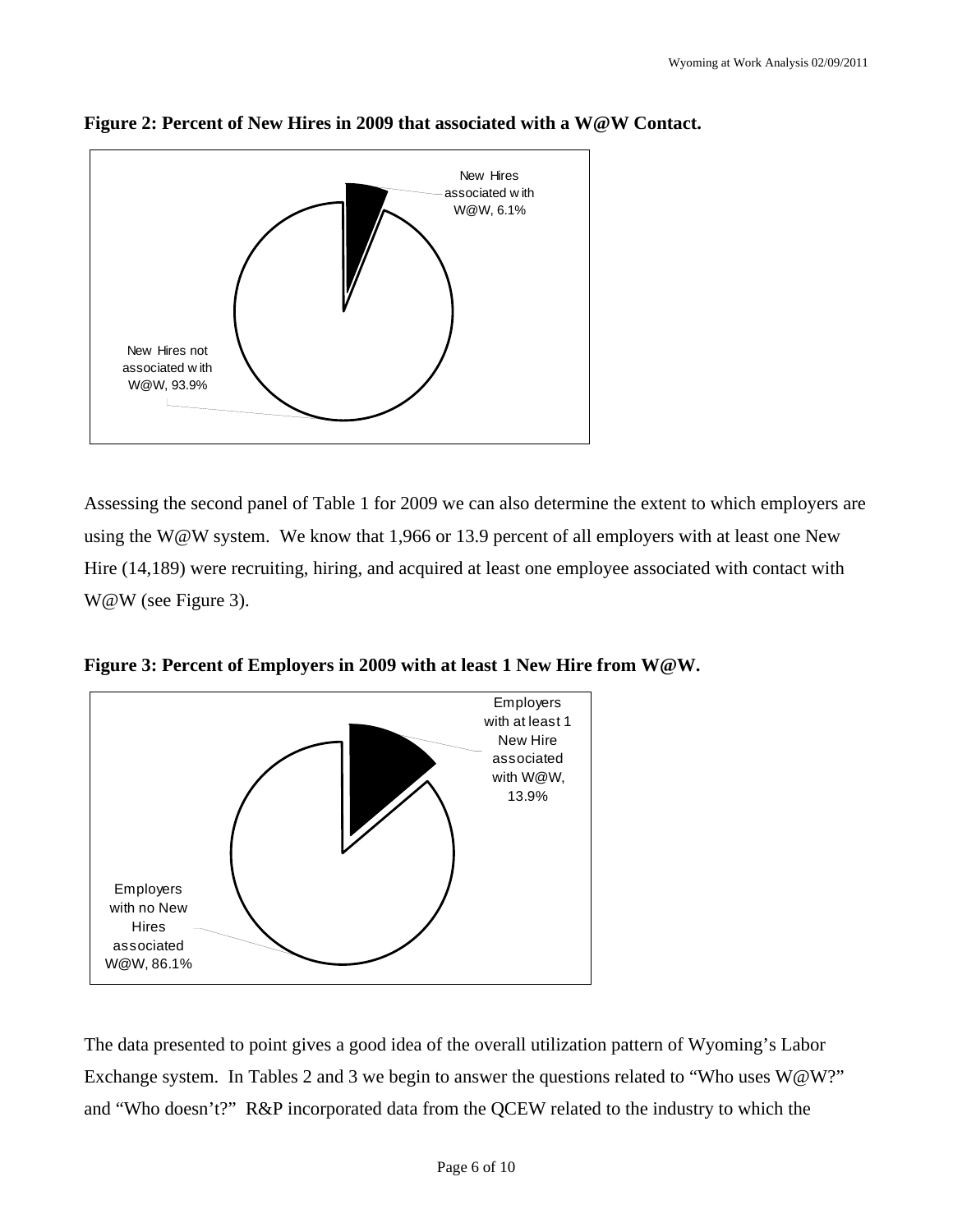employer belongs based on UI Tax records. An indicator was also added to represent the employers' size based on number of SSNs that worked for the employer in the designated year. As demonstrated previously, of all the hiring activity occurring in the state only a small percentage of it is associated with the W@W system. Therefore, rather than dividing the employers into Users and Non Users of W@W we present data on users that hired at least one employee associated with W@W as a subset of all employers with New Hires during the same time period.

Table 2 distributes the employers on a crosstab of industry by employer size. An example of the correct usage of the data presented in Table 2 is to select the row "02-Construction (23)" which represents the industry and follow the line to the right until you are in the "0020to0049" column which represents an employer with 20 to 49 employees in 2009 (this box has bold borders an font). Once there we can state that 27 employers hired at least one New Hire associated with W@W out of 297 total employers with New Hires in that size class. Those 27 employers represent 9.1% of the total employers in this category having New Hires in 2009.

Table 3 distributes the New Hires on the same crosstab of industry by employer size. An example of the correct usage of the data presented in Table 3 is to select the row "02-Construction (23)" which represents the industry and follow the line to the right until you are in the "0020to0049" column which represents an employer with 20 to 49 employees in 2009 (this box has bold borders an font). We can state that 31 of the New Hires in 2009 were associated with a browse/request originated using W@W of the 3,366 total New Hires in 2009. Those 31 represent .9% of all New Hires in the construction industry by employer with 20 to 49 employees (see Figure 4).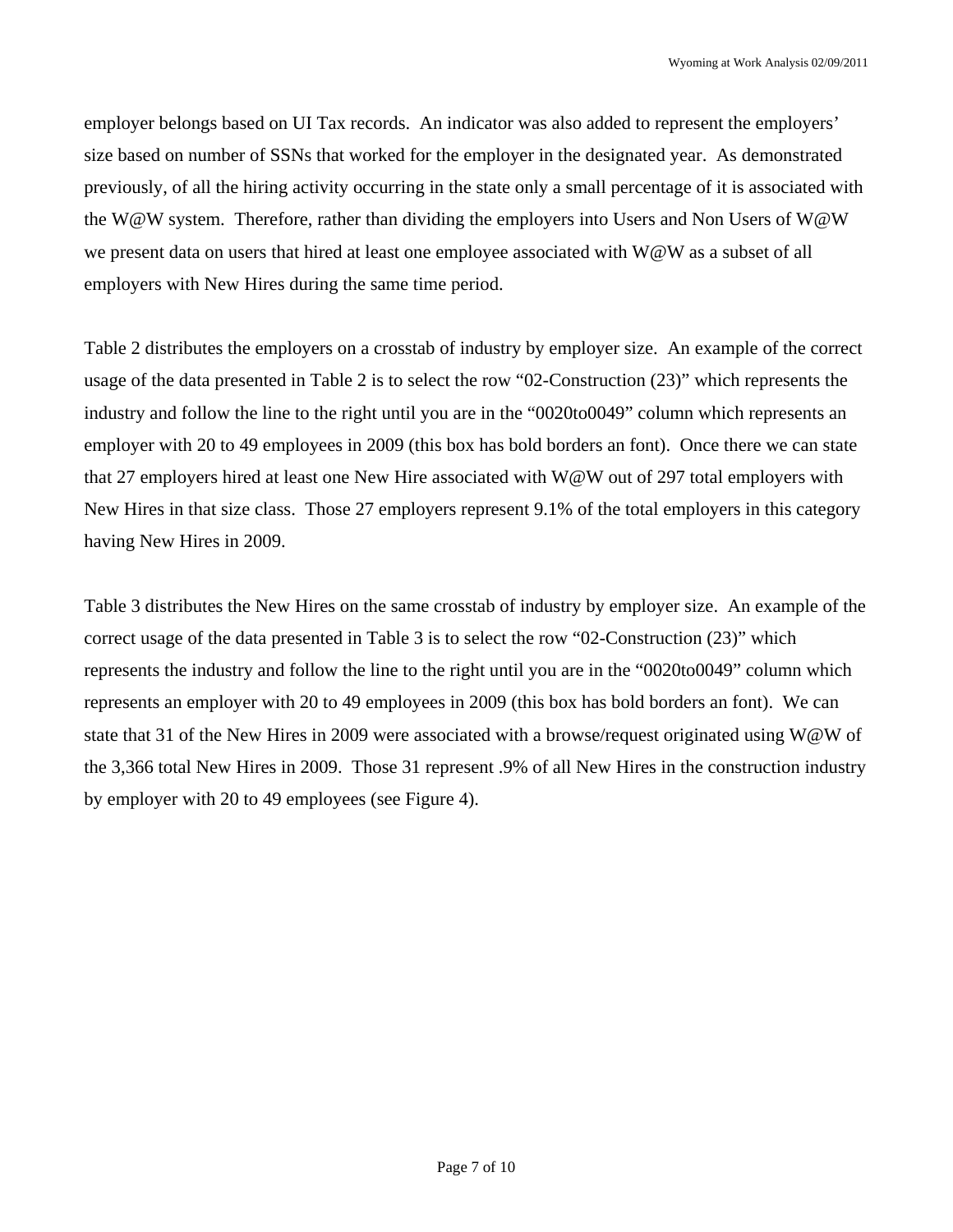

**Figure 4: Percent of Employers Within Industry with at least 1 New Hire from W@W and Percent of all New Hires Within Industry that are associated with a W@W Contact in 2009.** 

Table 2 demonstrates the distribution of employers hiring at least one employee that had browsed/requested a job order posted by the employer and Table 3 shows the volume of New Hires actually hired that had browsed/requested a job order posted by the employers. Reviewing the row titled Total of Table 2 it shows that 87.4% (799/914) of the employers with 250 plus employees acquired at least 1 New Hire from a W@W association. Reviewing the same cells for Table 3 demonstrates that even though these employers are aware of and using W@W they are only capturing 11.2% (7,076 / 63,209) of their New Hires from an association with  $W@W$  (see Figure 5).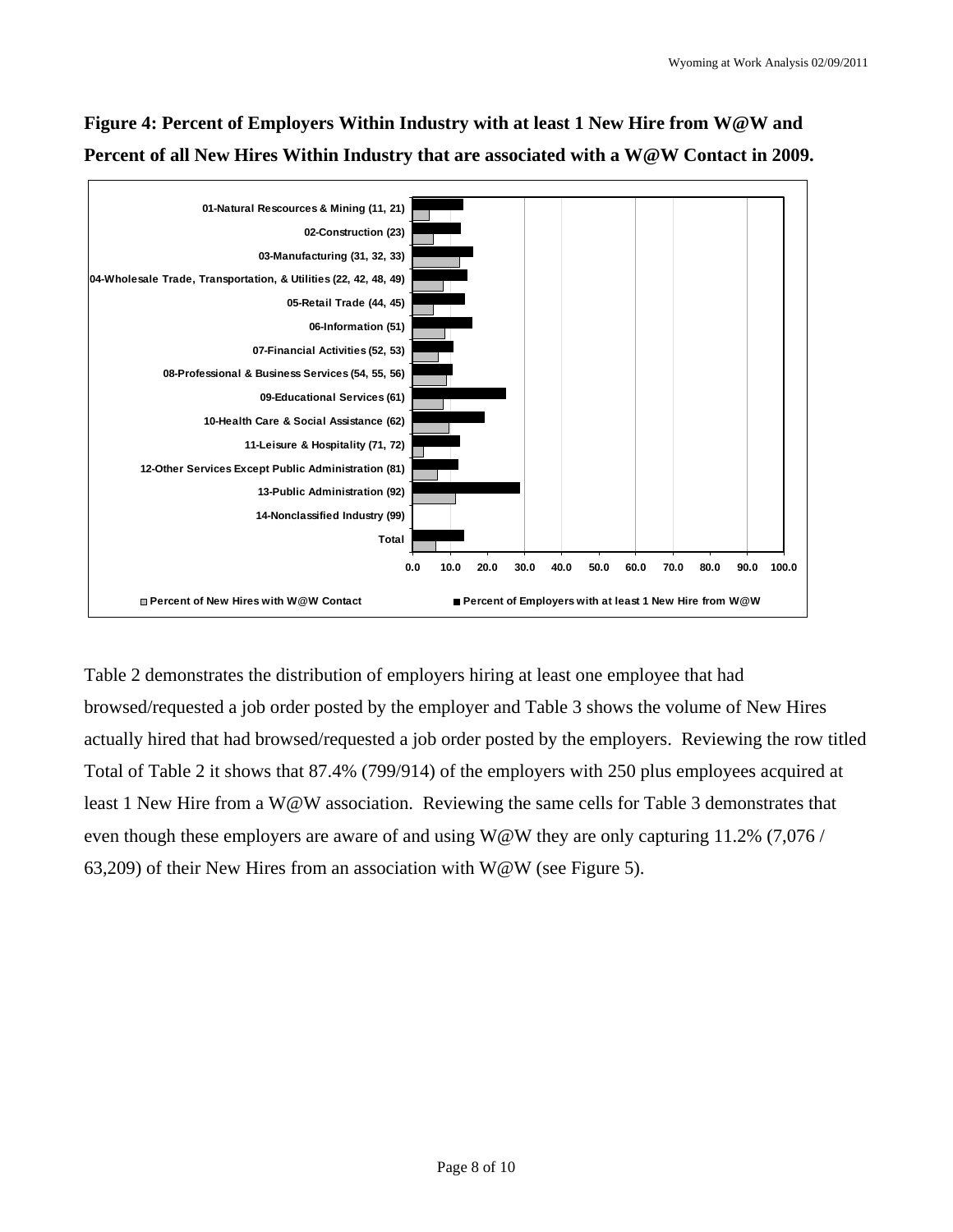**Figure 5: Percent of Employers Within Employer Size Class with at least 1 New Hire from W@W and Percent of all New Hires Within Employer Size Class that are associated with a W@W Contact in 2009.** 



# **Future research**

The next step may be to determine "Why the employers posting job orders used  $W@W$ ?" to better understand "Why other employers do not use W@W." Several avenues for future analysis present themselves as a result of this initial endeavor. Not the least of which is the quality, as measured by job retention and wage progression, of jobs associated with W@W New Hires compared to total New Hires.

- Analysis could examine the characteristics of the job seekers utilizing  $W@W$  compared the job seekers that do not. W@W users may be younger; less experienced, and have a higher volatility with regards to maintaining steady employment which makes them a less attractive New Hire.
- We briefly touched on the characteristics of employer using  $W@W$  and could expand the study to capture the hiring practices of employers that recruit with W@W compared other employers. Are they high turnover employers with extensive labor churn? Or are they employers that seldom recruit and retain workers for long periods of time?